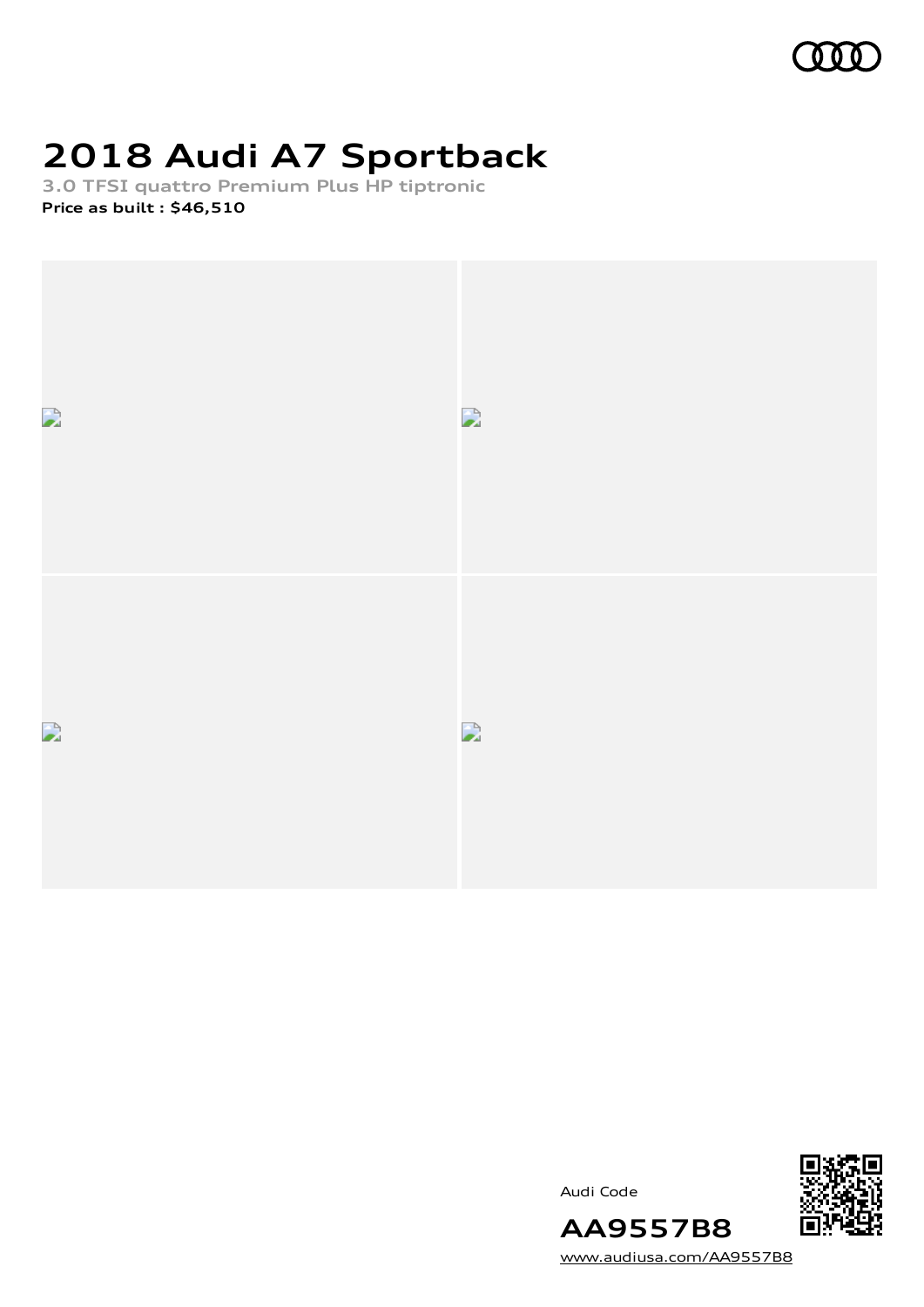## **Summary**

### **Audi 2018 Audi A7 Sportback**

3.0 TFSI quattro Premium Plus HP tiptronic

**Price as buil[t](#page-10-0)** \$46,510

### **Exterior colour**

Florett Silver metallic

### $\overline{\phantom{a}}$

### **Further Information**

|                 | N٥           |
|-----------------|--------------|
| Mileage         | 12,501 miles |
| Type of vehicle | Used car     |

**Warranty**

### **Interior colour**

| Seats     | Black        |
|-----------|--------------|
| Dashboard | Black        |
| Carpet    | Black        |
| Headliner | Lunar Silver |

### AA9557B8

**Audi Code**

**Your configuration on www.audiusa.com** [www.audiusa.com/AA9557B8](https://www.audiusa.com/AA9557B8)

**Commission number** 7aa4d4bc0a0e0a6b0a53

### **Technical Specifications**

| Engine type                  | Six-cylinder                                  |
|------------------------------|-----------------------------------------------|
| stroke                       | Displacement/Bore and 2,995/84.5 x 89.0 cc/mm |
| Torque                       | 325 @ 2,900 - 5,300 lb-ft@rpm                 |
| Top track speed              | 130 mph mph $1$                               |
| Acceleration (0 - 60<br>mph) | 5.2 seconds seconds                           |
| Recommended fuel             | Premium                                       |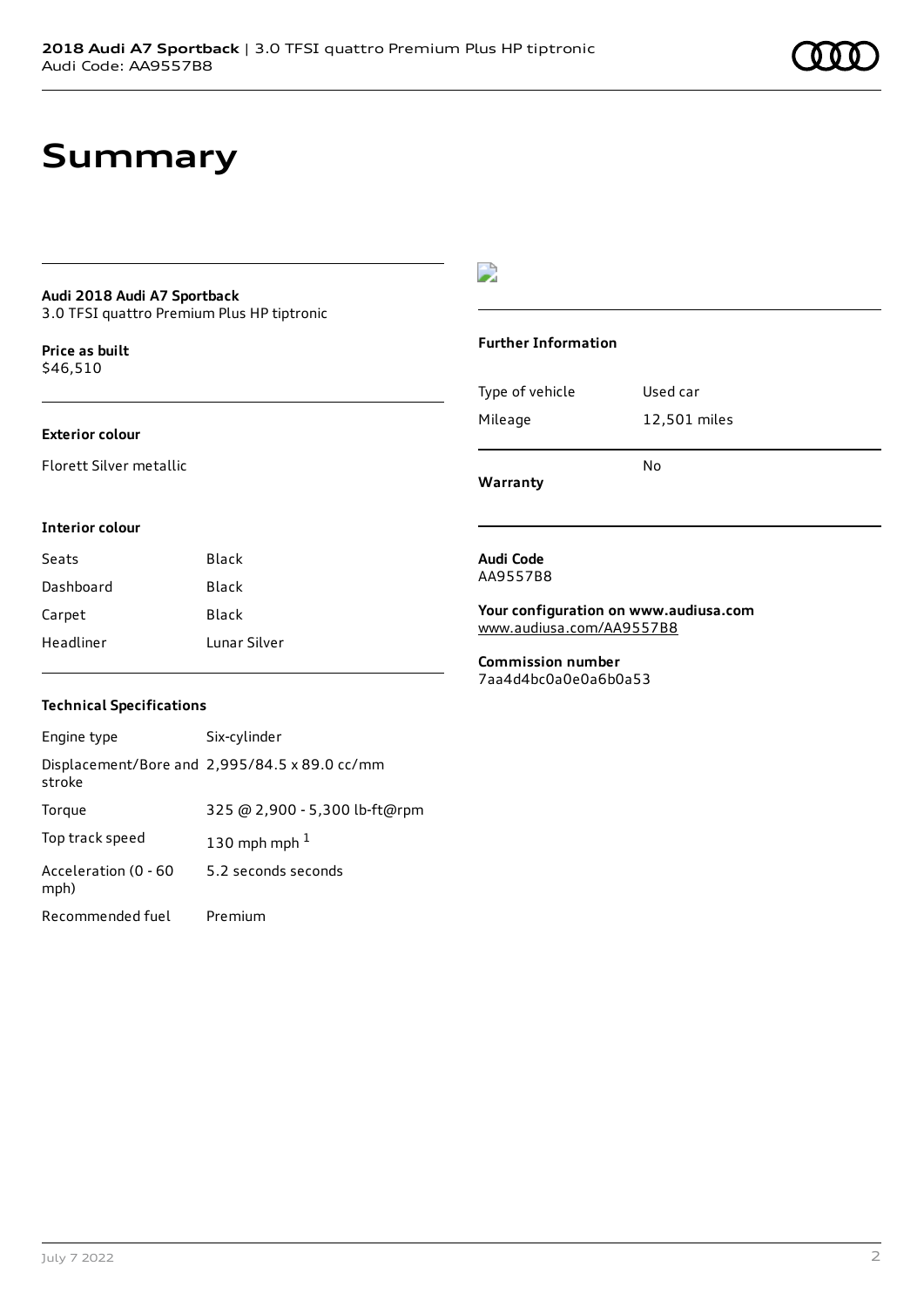# **Equipment**

Florett Silver metallic

20" 5-spoke-W design contrast Gray wheels

20" 265/35 all-season tires

Cold weather package

Black cloth headliner

Three-spoke heated multifunction steering wheel with shift paddles

Heated front and rear seats

Sport suspension system







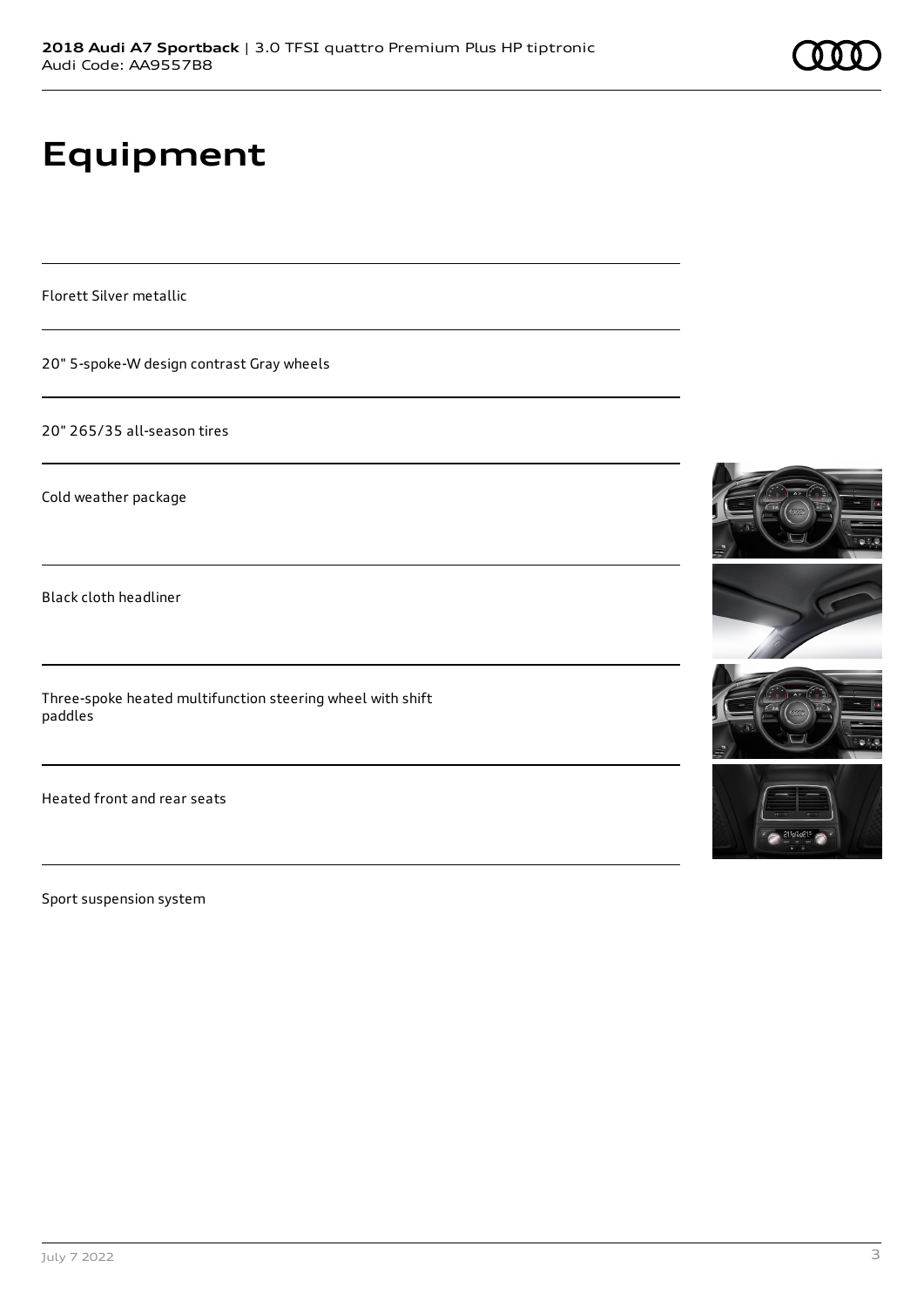# **Standard features**

### **Safety and Security**

| 4UH             | Driver and front-passenger advanced airbags<br>and knee airbags   |
|-----------------|-------------------------------------------------------------------|
| 1AS             | Electronic Stability Control (ESC) with<br>traction control (ASR) |
| UH1             | Electromechanical parking brake                                   |
| 7K6             | Tire-pressure monitoring system                                   |
| 4X3             | Front thorax side airbags and Sideguard®<br>head curtain airbags  |
| 3B7             | Lower Anchors and Tethers for Children<br>(LATCH) in rear seats   |
| 8T1             | Cruise control with coast, resume and<br>accelerate features      |
| VC <sub>2</sub> | Garage door opener (HomeLink®)                                    |
| 6Y <sub>2</sub> | Top speed electronically limited to 155 mph                       |
| QZ7             | Electromechanical power steering                                  |
| 413             | Audi advanced key-keyless start, stop and<br>entry                |

| 7F9        | Leather-wrapped gear selector                                 |
|------------|---------------------------------------------------------------|
| 5TV        | Achat Gray Fine Grain Birch Natural Wood<br>inlays            |
| 3N)        | Split folding 60/40 rear seatbacks with pass-<br>through      |
| QE1        | Storage package                                               |
| 7M1        | Aluminum door sill inlays                                     |
| <b>9AQ</b> | Four-zone automatic climate control                           |
| 416        | Auto-dimming interior rear view mirror                        |
| 002        | Contour/Ambient LED interior lighting<br>package - multicolor |

**Interior**

3FE Sunroof

7HA Cloth interior on doors

### **Exterior**

| 5]2             | Adaptive rear spoiler                                                                          |
|-----------------|------------------------------------------------------------------------------------------------|
| 8IT             | Full LED headlights                                                                            |
| 8Q3             | Automatic headlights                                                                           |
| 8SL             | LED taillights                                                                                 |
| VW5             | Dual-pane acoustic glass for front side<br>windows                                             |
| 4ZB             | Aluminum trim around exterior windows                                                          |
| 0P <sub>0</sub> | Dual exhaust outlets with chrome tips                                                          |
| 6XL             | Power-adjustable, auto-dimming, power-<br>folding, heated exterior side mirrors with<br>memory |
| 151             | Tool kit and car jack                                                                          |

#### **Infotainment and Driver Assistance**

N1F Leather seating surfaces

column 6E3 Front center armrest

4E9 Power trunk

| 8RY             | BOSE® Surround Sound System                                                                               |
|-----------------|-----------------------------------------------------------------------------------------------------------|
| 9ZK             | Audi connect <sup>®</sup> with six-month trial<br>subscription                                            |
| UJ1             | MMI® touch with handwriting-recognition<br>technology                                                     |
| 7X2             | Parking system plus                                                                                       |
| 7W3             | Audi pre sense® rear                                                                                      |
| UI <sub>2</sub> | Audi smartphone interface including Apple<br>CarPlay™ and Google™ Android Auto™ for<br>compatible devices |

2C7 Power tilt and telescopic adjustable steering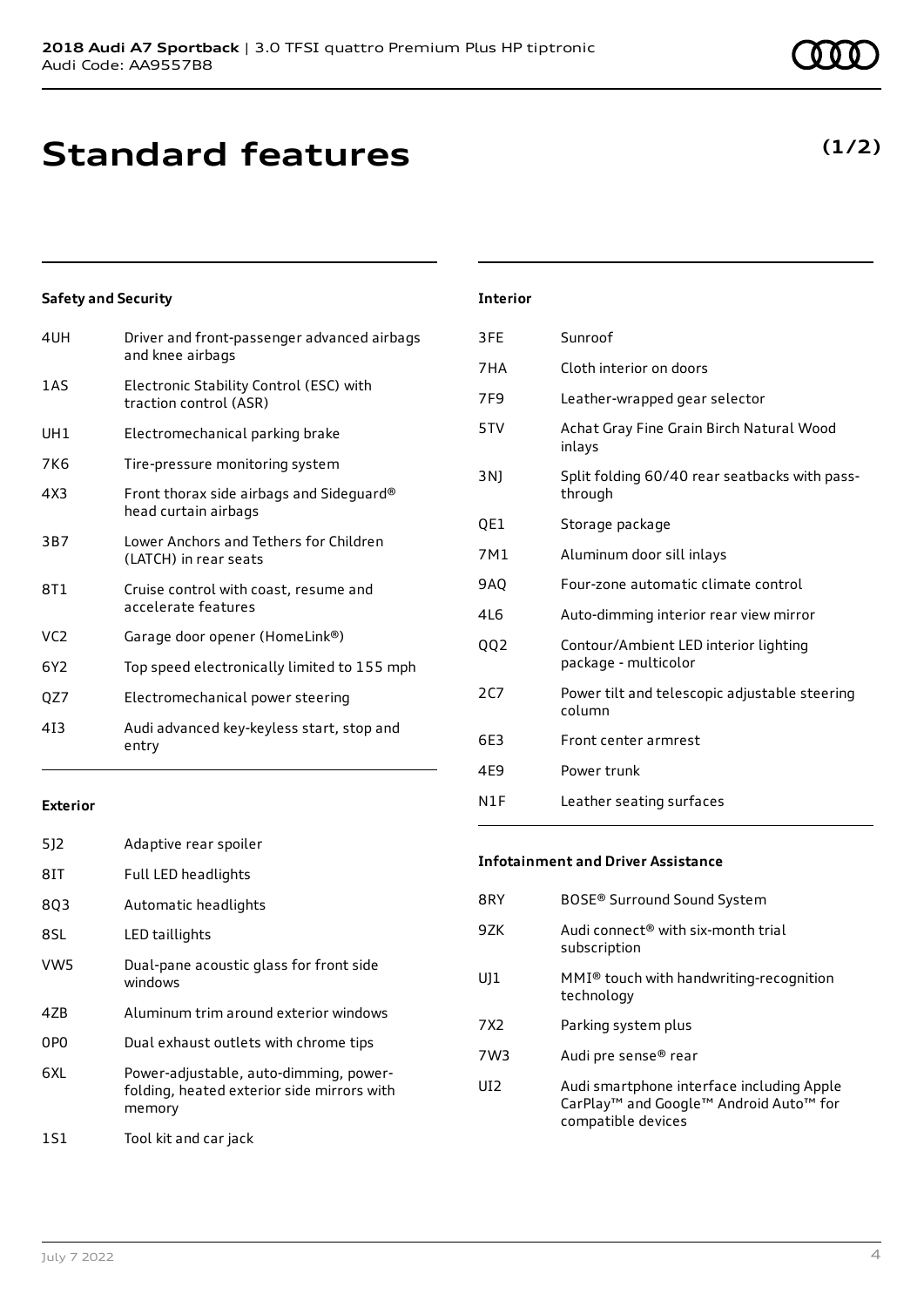# **Standard features**

### **Infotainment and Driver Assistance**

| KA <sub>2</sub> | Rear view camera                                                                       |
|-----------------|----------------------------------------------------------------------------------------|
| 908             | 7.0" color driver information system                                                   |
| 7UG             | MMI <sup>®</sup> Navigation plus                                                       |
| I8H             | MMI® Radio plus with ten speakers and<br>single CD player with MP3 playback capability |
| 7Y1             | Audi side assist                                                                       |
| OV3             | SiriusXM® Satellite Radio                                                              |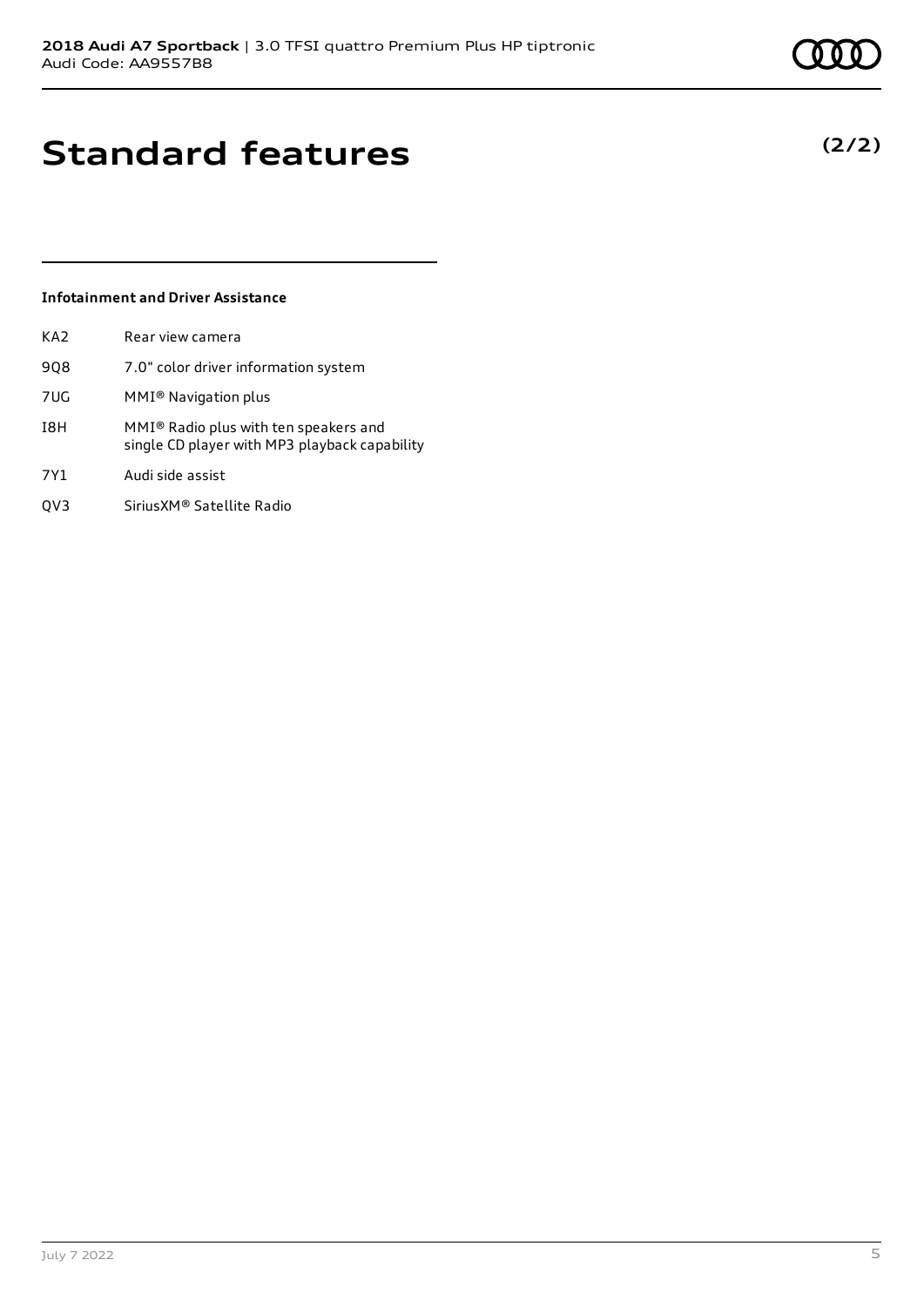# **Dealer remarks**

You won't want to miss this excellent value!

It just arrived on our lot this past week! A turbocharger is also included as an economical means of increasing performance. With just over 10,000 miles on the odometer, you'll be sure to appreciate this model's condition and value. Audi prioritized fit and finish as evidenced by: a blind spot monitoring system, automatic dimming door mirrors, and leather upholstery.

We pride ourselves in the quality that we offer on all of our vehicles. Please don't hesitate to give us a call.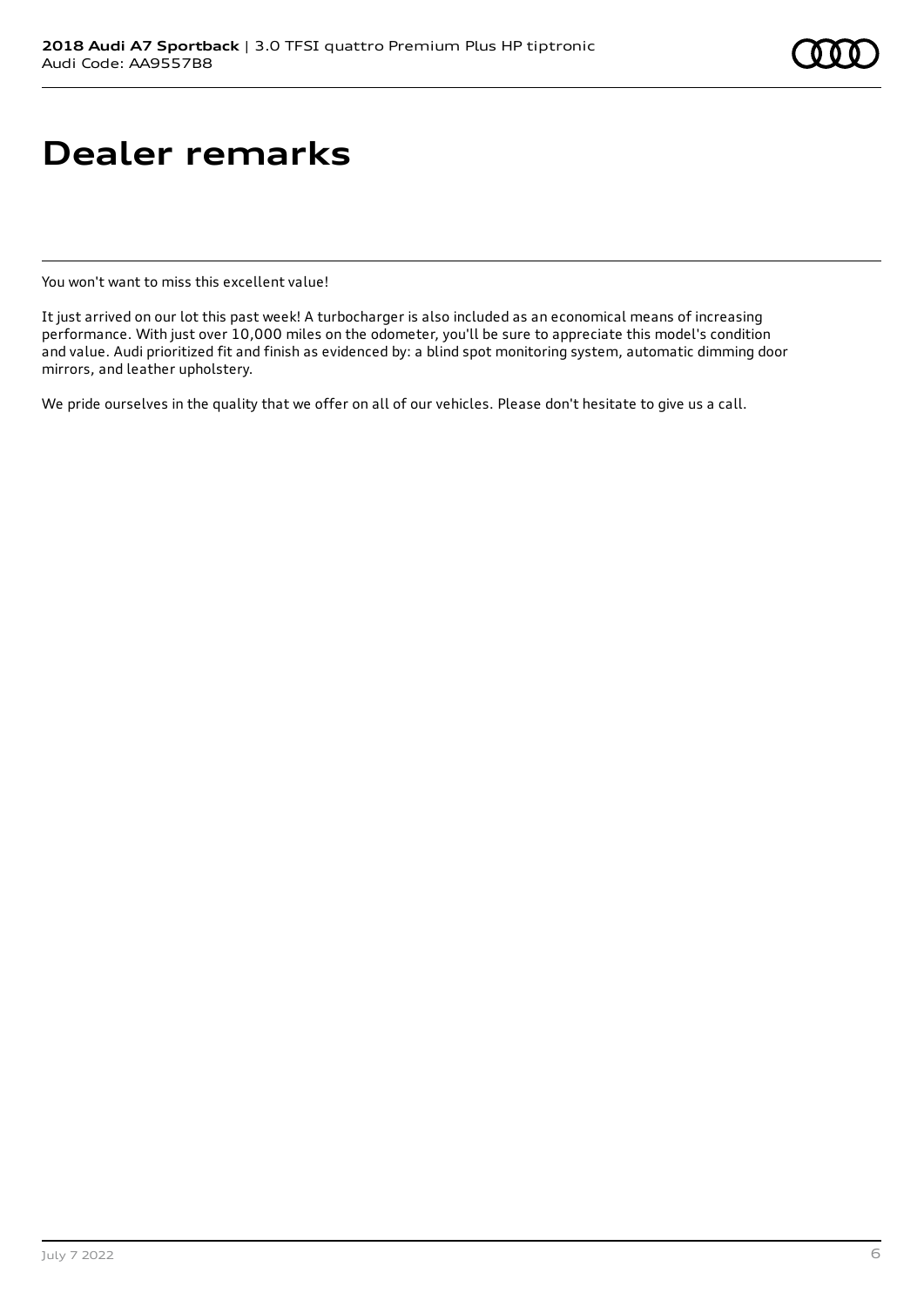# **Technical Specifications**

### **Engineering | Performance**

| Engine type                                 | Six-cylinder                                  |
|---------------------------------------------|-----------------------------------------------|
| Acceleration (0 - 60<br>mph)                | 5.2 seconds seconds                           |
| Engine block                                | Aluminum-alloy                                |
| Induction/fuel injection Supercharged/TFSI® |                                               |
| Displacement                                | 3.0l                                          |
| Cylinder head                               | Aluminum-alloy                                |
| Max. output ps/hp                           | 340 @ 5,300 - 6,500 @ rpm                     |
| stroke                                      | Displacement/Bore and 2,995/84.5 x 89.0 cc/mm |
| Top track speed <sup>1</sup>                | 130 mph mph                                   |
| Torque                                      | 325 @ 2,900 - 5,300 lb-ft@rpm                 |
| Valvetrain                                  | 24-valve DOHC with variable valve<br>timing   |

#### **Transmission | Drivetrain**

| Gear ratios: 8th                  | 0.667:1                                                                                                    |
|-----------------------------------|------------------------------------------------------------------------------------------------------------|
| Gear ratios: 6th                  | 1.000:1                                                                                                    |
| Gear ratios: 7th                  | 0.839:1                                                                                                    |
| Gear ratios: Reverse              | 3.317:!                                                                                                    |
| Gear ratios: Final Drive 2.848: 1 |                                                                                                            |
| Gear ratios: 4th                  | 1.667:1                                                                                                    |
|                                   |                                                                                                            |
| Transmission                      | Eight-speed Tiptronic <sup>®</sup> automatic<br>transmission with quattro <sup>®</sup> all-<br>wheel drive |
| Gear ratios: 5th                  | 1.285:1                                                                                                    |
| Gear ratios: 2nd                  | 3.143:1                                                                                                    |
| Gear ratios: 3rd                  | 2.106:1                                                                                                    |

# system Turning diameter, curb-39.0 ft to-curb Steering ratio 15.9:1 **Suspension** Front axle Five-link front suspension Rear axle Trapezoidal-link rear suspension **Brakes Body** Material Lightweight technology aluminum exterior body panels and

**Steering**

### **Warranty | Maintenance**

| Warranty    | 4-year/50,000-mile new vehicle<br>limited warranty                                        |
|-------------|-------------------------------------------------------------------------------------------|
| Maintenance | 12-month/10,000-mile (whichever<br>occurs first) NO CHARGE first<br>scheduled maintenance |

a steel chassis



**(1/2)**

| <b>Front brakes</b> | 14.0 (ventilated disc) in |
|---------------------|---------------------------|
| Rear brakes         | 13.0 (ventilated disc) in |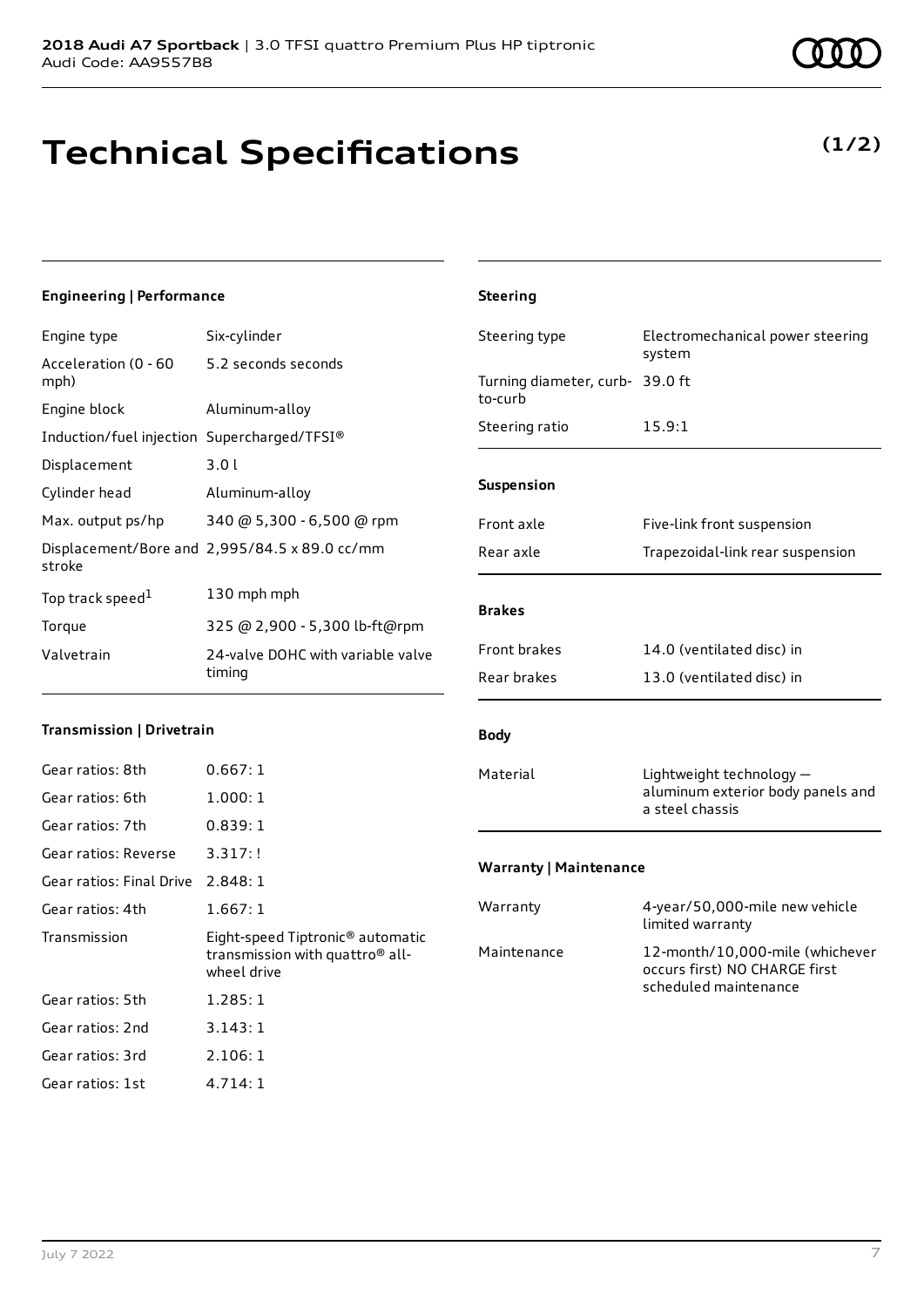# **Technical Specifications**

### **Exterior Measurements**

| Height                        | 55.9 in   |
|-------------------------------|-----------|
| Length                        | 196.2 in  |
| Wheelbase                     | 114.7 in  |
| Drag coefficient              | $0.28$ Cw |
| Overall width with<br>mirrors | 84.2 in   |
| Track rear                    | 64.4 in   |
| Track front                   | 64.7 in   |
| Curb weight                   | 4.255 lb  |

### **Interior measurements**

| Seating capacity                          | 4                     |
|-------------------------------------------|-----------------------|
| Shoulder room, rear                       | 55.9 in               |
| Leg room, rear                            | 37.0 in               |
| Shoulder room, front                      | 57.2 in               |
| Head room, rear                           | 36.6 in               |
| Leg room, front                           | 41.3 in               |
| Head room, front                          | 36.9 in               |
| Cargo volume, rear<br>seatbacks up/folded | 24.5/TBD cu ft, cu ft |

**(2/2)**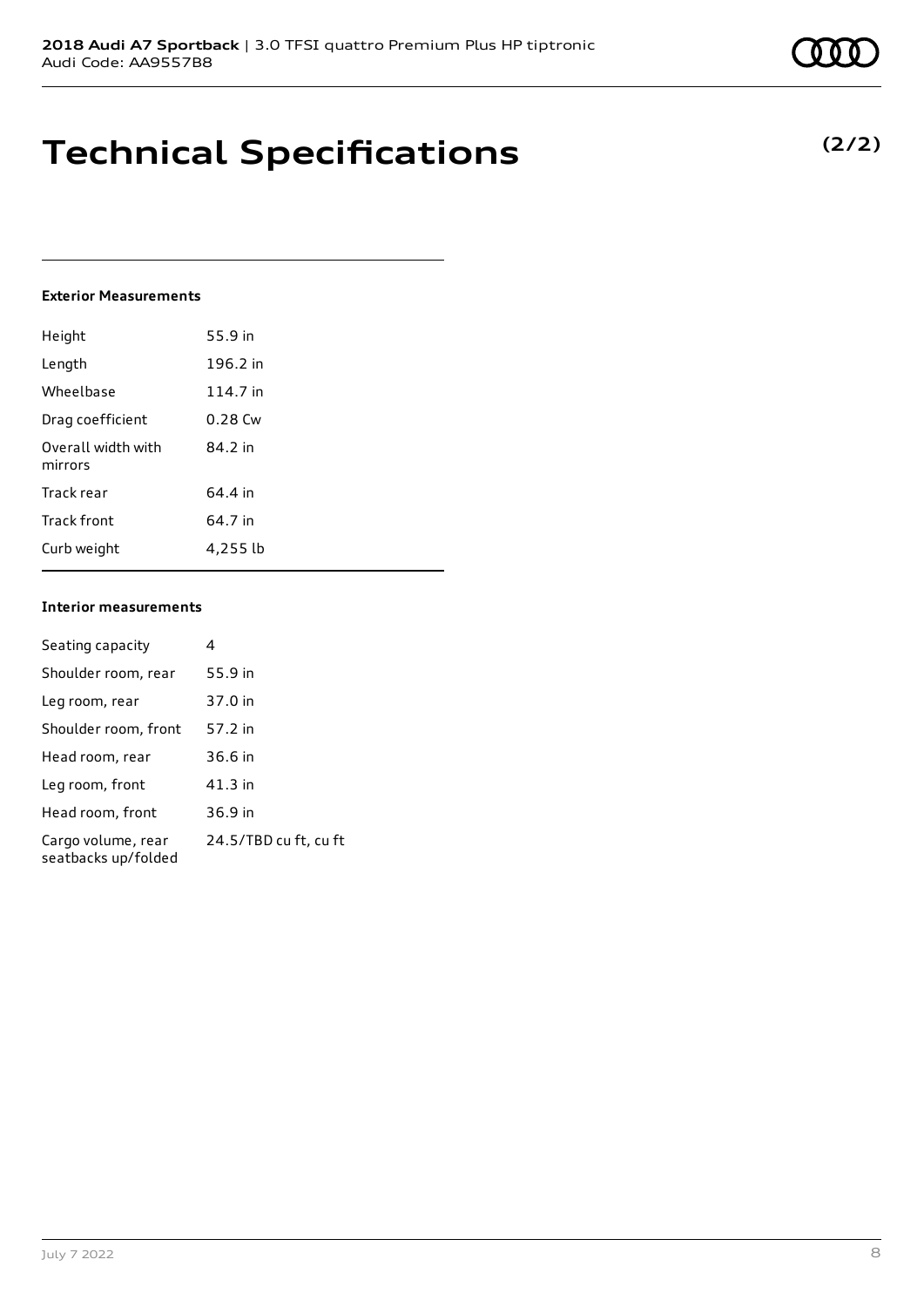### **Consumption- and emission**

### **Consumption by NEDC**

| urban       | 20 mpg   |
|-------------|----------|
| extra-urban | 29 mpg   |
| combined    | $23$ mpg |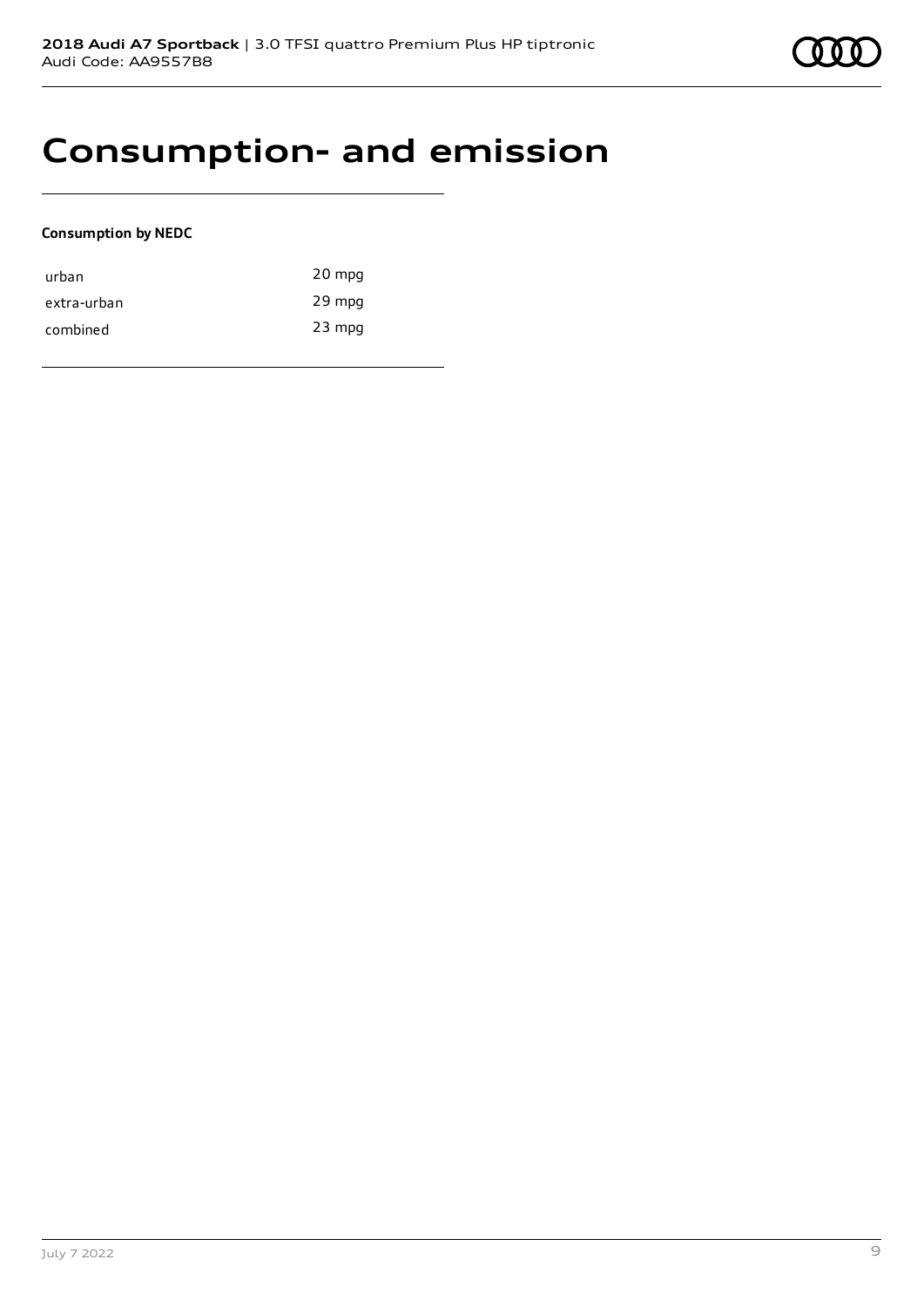## **Contact**

Dealer **Audi Palo Alto**

1730 Embarcadero Rd 94303 Palo Alto **CA** 

Phone: 6508566300 FAX: 6508562337

www: [https://www.audipaloalto.com](https://www.audipaloalto.com/)